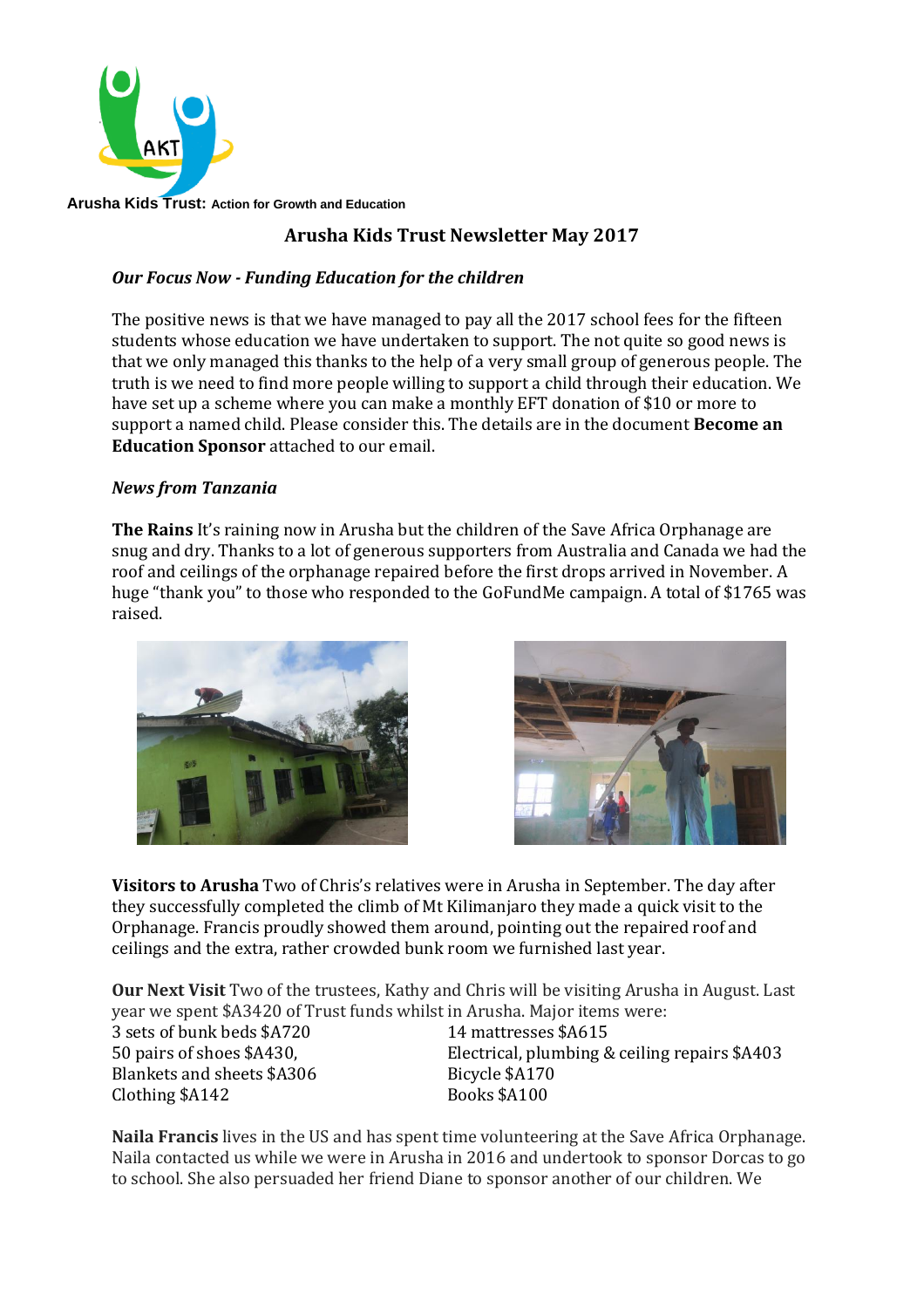recently heard from Naila that she will be in Arusha for a week in August whilst we are there. We look forward to meeting Naila and working with her.

**School Results for 11 Students Attending Haradali Primary School in 2016** All our students are trying hard and making progress. In the 2016 year-end exams two students received a Grade C result, four a Grade B and five achieved the top Grade A.

**Godlisten** does not live at the Save Africa Orphanage. He lives nearby with his mother Rose. He is sponsored by a group of our supporters. In Tanzania every Standard 7 primary student sits exams set by the National Examinations Council of Tanzania. At the end of 2016 Godlisten obtained a B grade in these exams. He also successfully sat an entrance test for Haradali Winners Secondary School where he now boards.



**Baraka** In the last Newsletter we noted that we were in need of a school sponsor for Bariki whom we thought was a girl. Well it turns out **his** name is **Baraka**! We decided to enroll him at the Haradali School in January 2017, the beginning of the school year. This despite having no sponsor. A generous donor came to our rescue and provided the funds for his first year of school.

**Supplementary Food Program** Many thanks to the 38 people who regularly support this program. We are well into the third year of providing weekly deliveries of nutritious food to the Save Africa Orphanage. In August we will review the program with the staff of the Orphanage and with Jodie and her organization Malaika Mdogo. It is Malaika Mdogo who buy the food at the markets and deliver it to the Orphanage. We are hoping that the two plots of land tended by Isa the gardener will be productive by now and may lead to adjustments in the list of food needed.

**New Dining Room** We have received news from Francis at the Orphanage that he is busy building a dining room onto the orphanage building. This is achieved by making mud bricks on site. We will be interested to learn more about it when we are there.